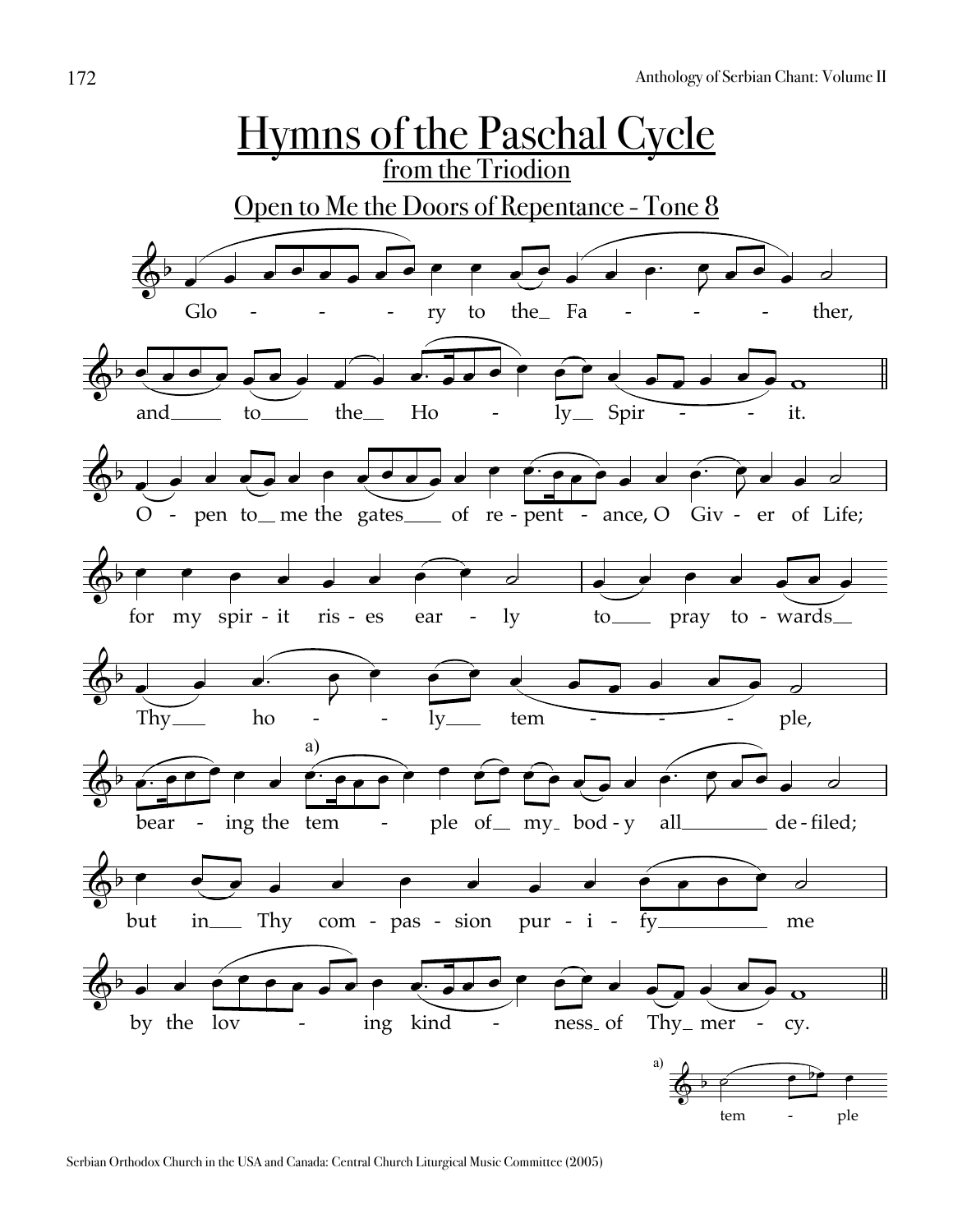Anthology of Serbian Chant: Volume II



Serbian Orthodox Church in the USA and Canada: Central Church Liturgical Music Committee (2005)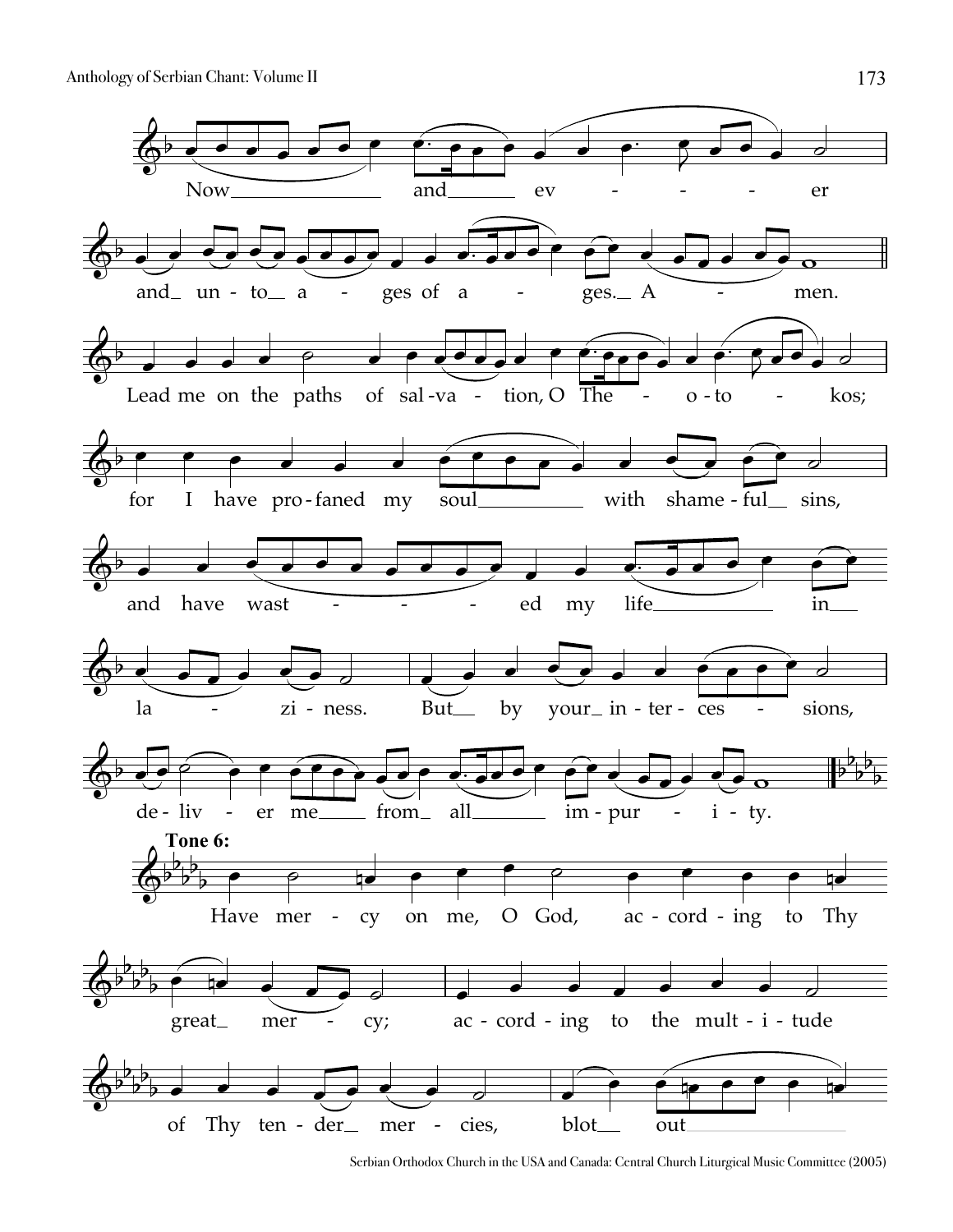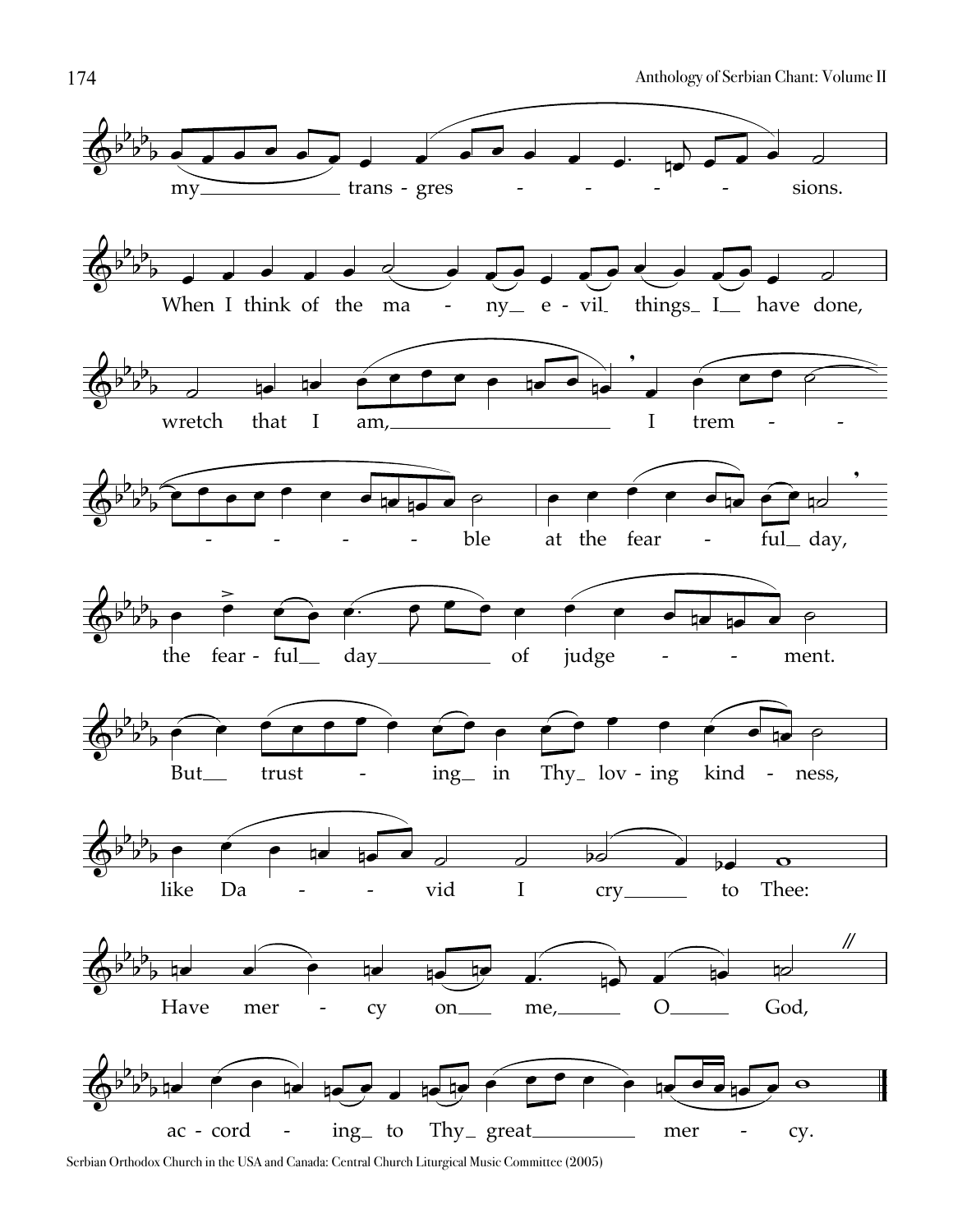

Serbian Orthodox Church in the USA and Canada: Central Church Liturgical Music Committee (2005)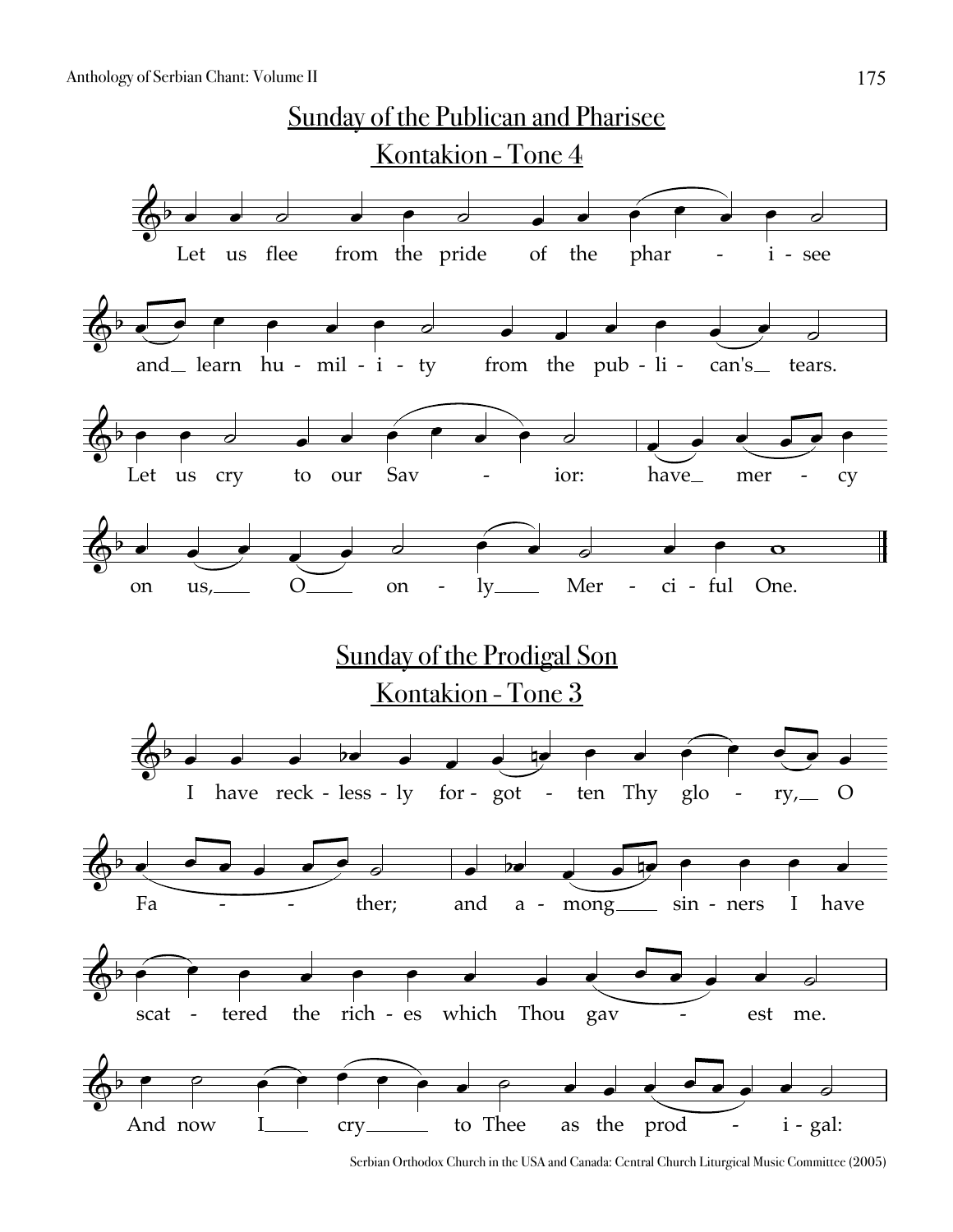

Serbian Orthodox Church in the USA and Canada: Central Church Liturgical Music Committee (2005)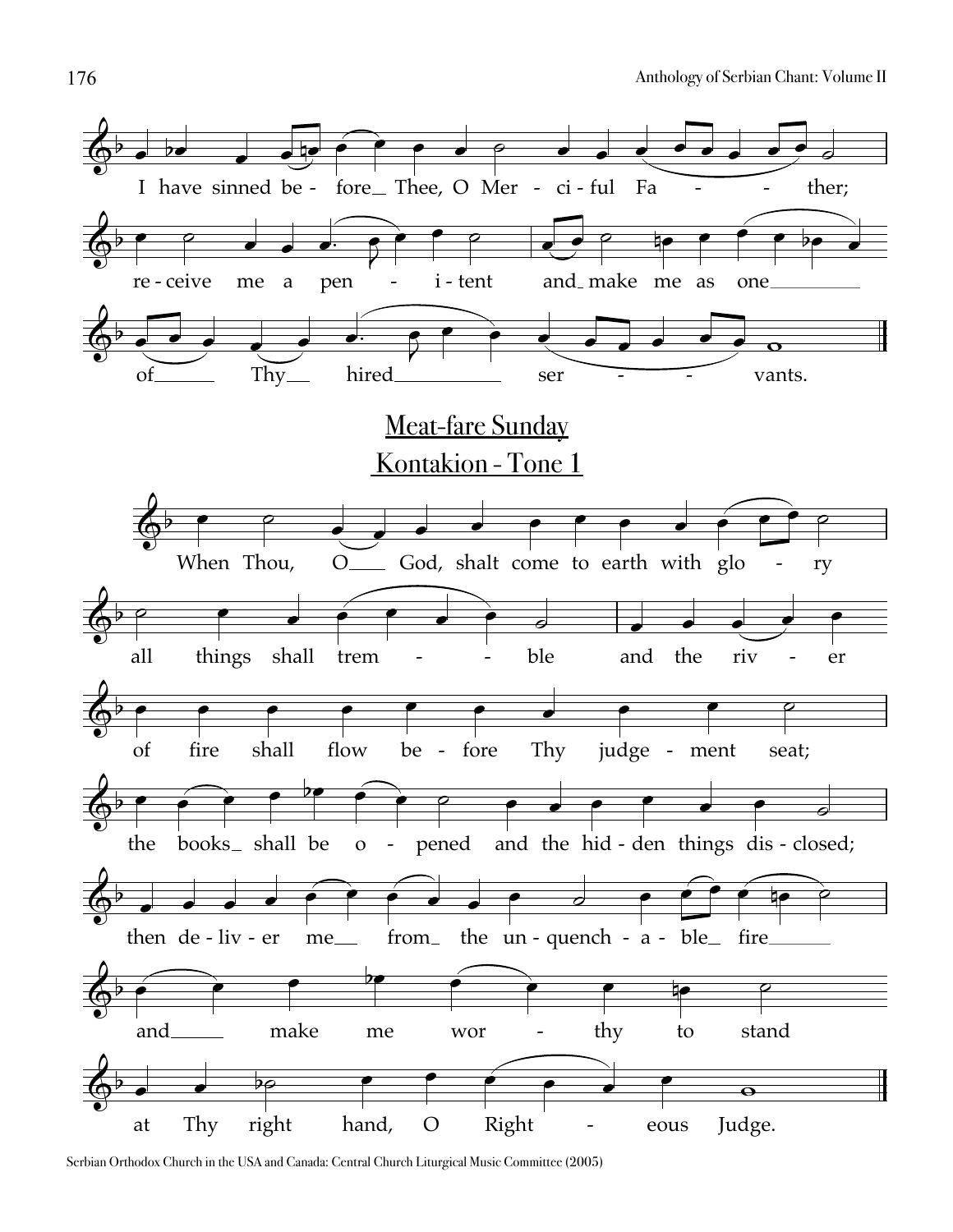

Serbian Orthodox Church in the USA and Canada: Central Church Liturgical Music Committee (2005)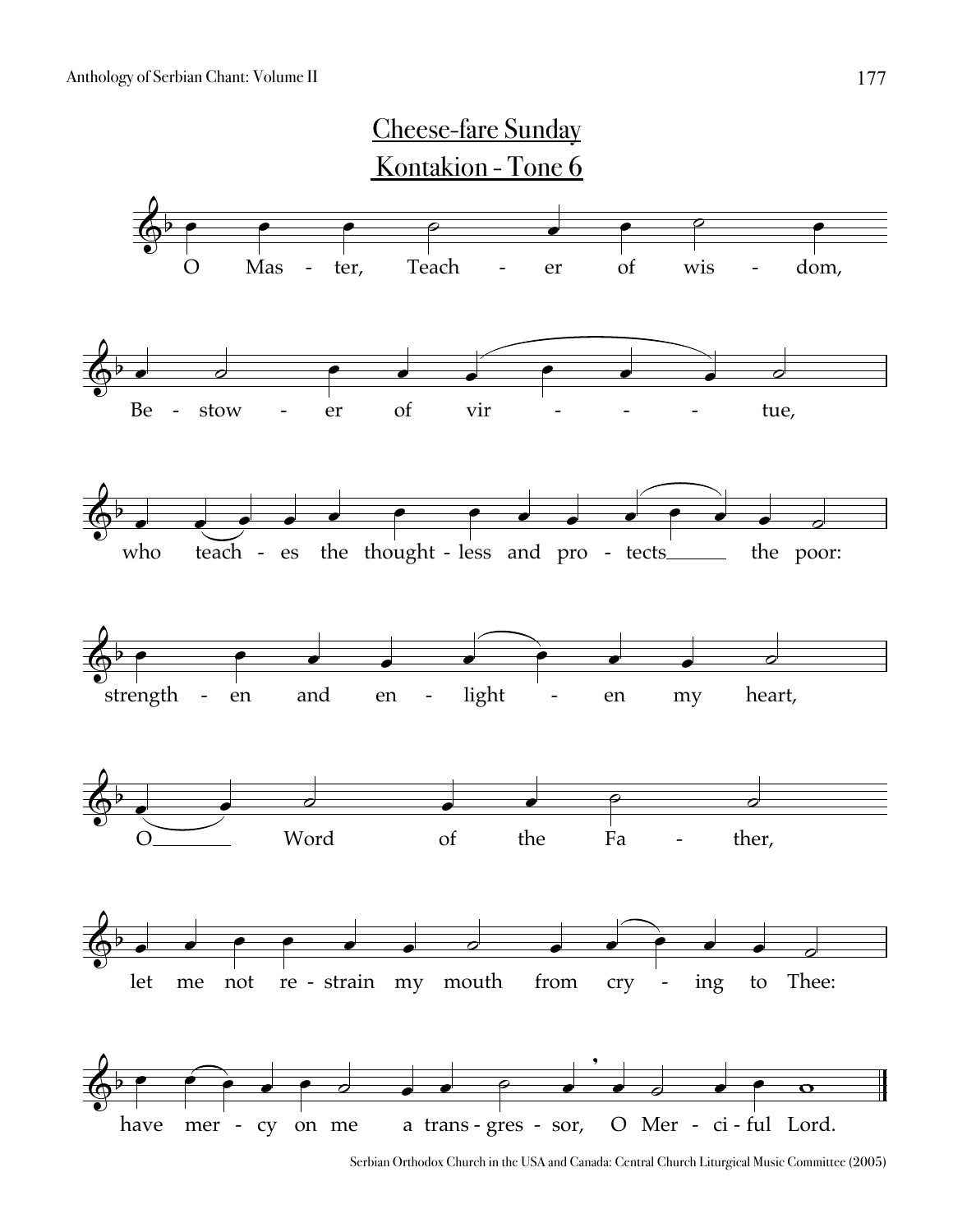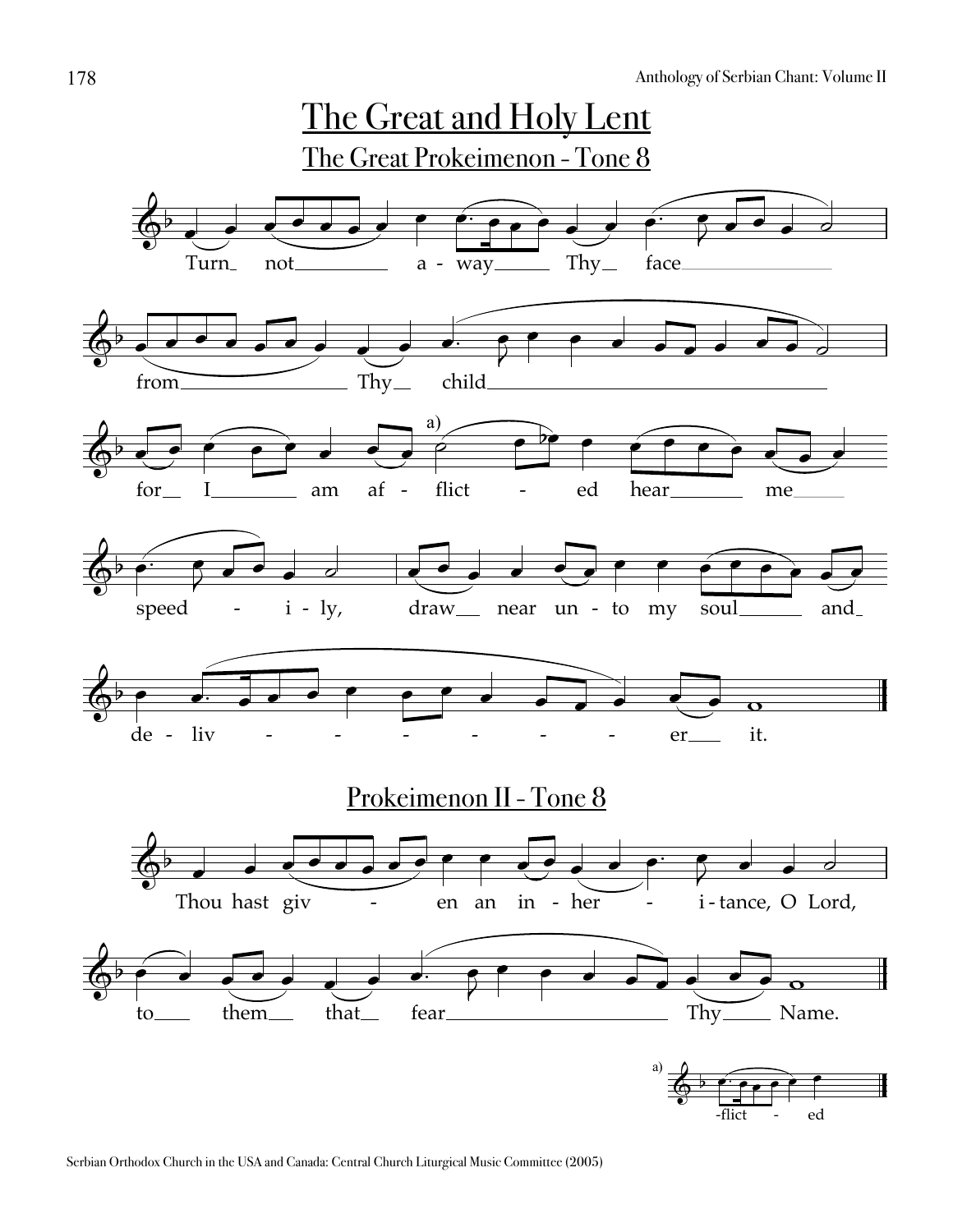

Serbian Orthodox Church in the USA and Canada: Central Church Liturgical Music Committee (2005)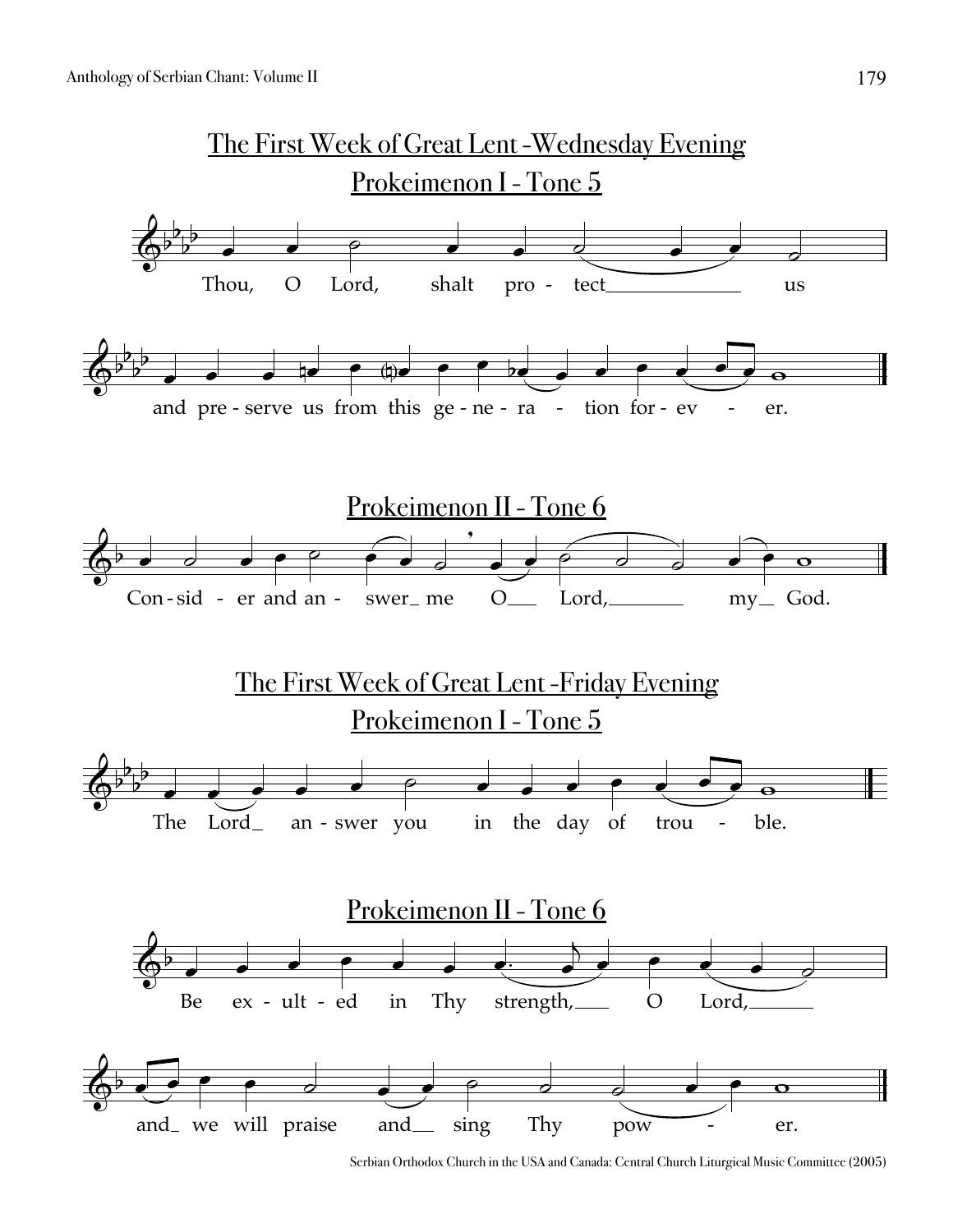

Serbian Orthodox Church in the USA and Canada: Central Church Liturgical Music Committee (2005)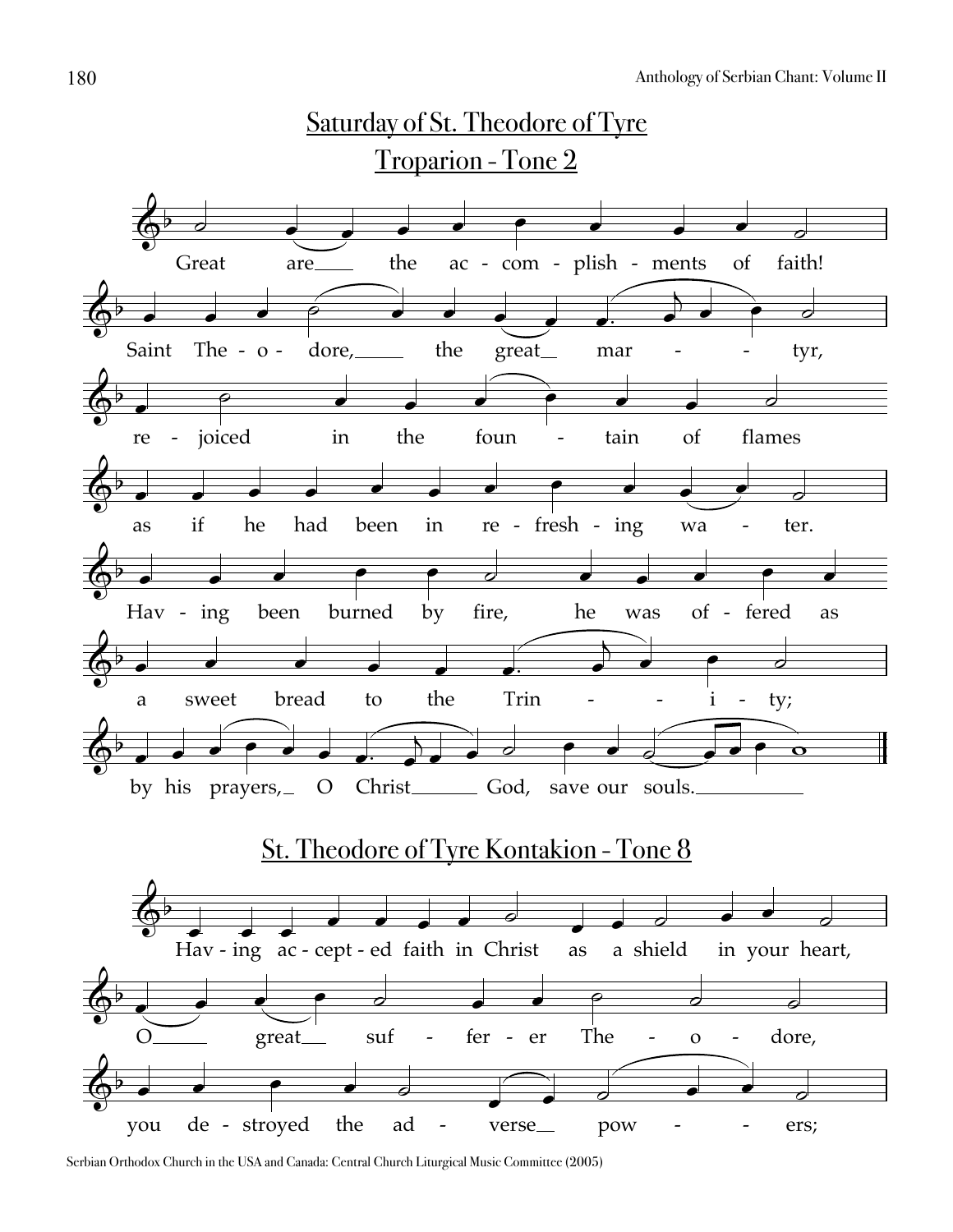Anthology of Serbian Chant: Volume II



Serbian Orthodox Church in the USA and Canada: Central Church Liturgical Music Committee (2005)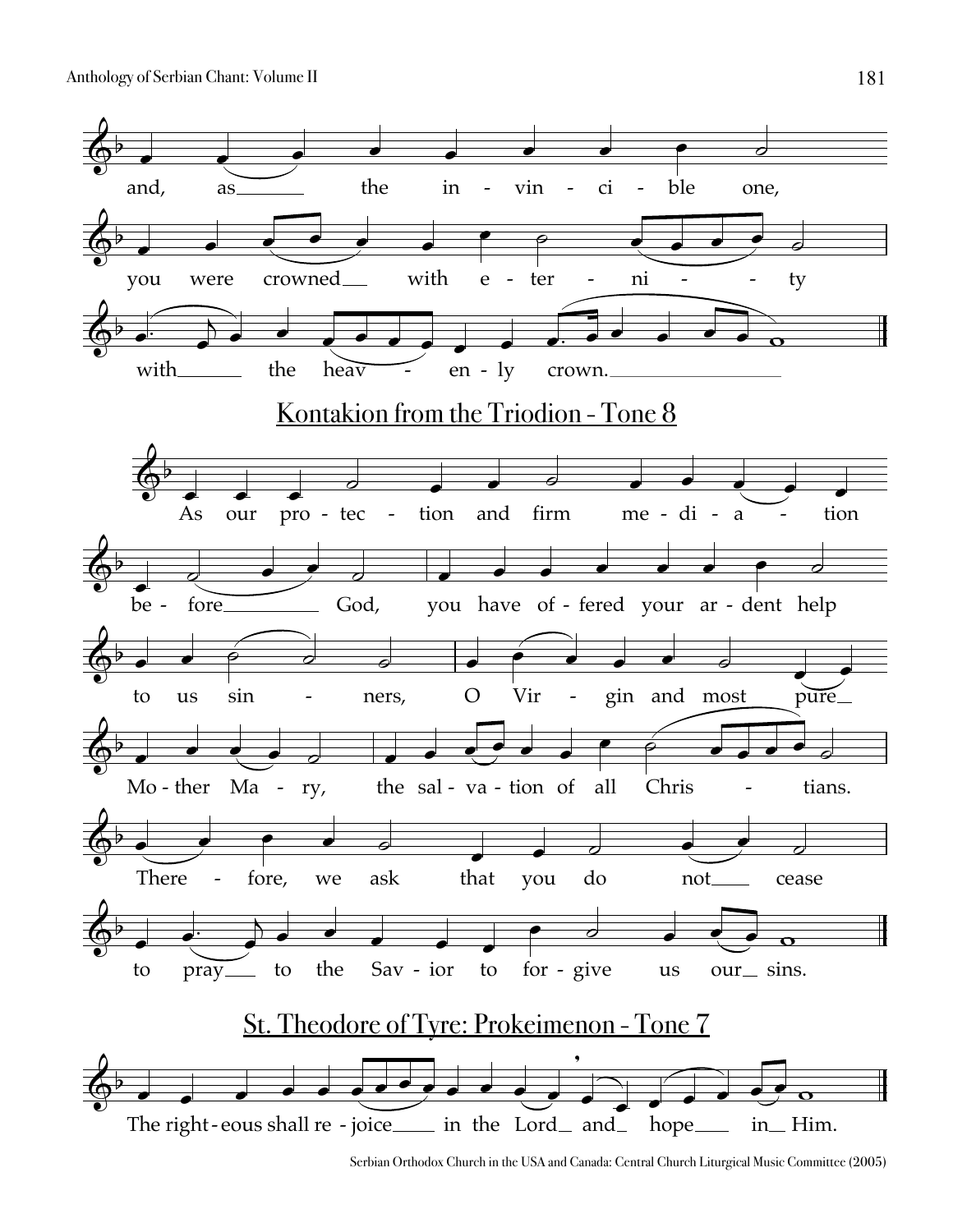

Serbian Orthodox Church in the USA and Canada: Central Church Liturgical Music Committee (2005)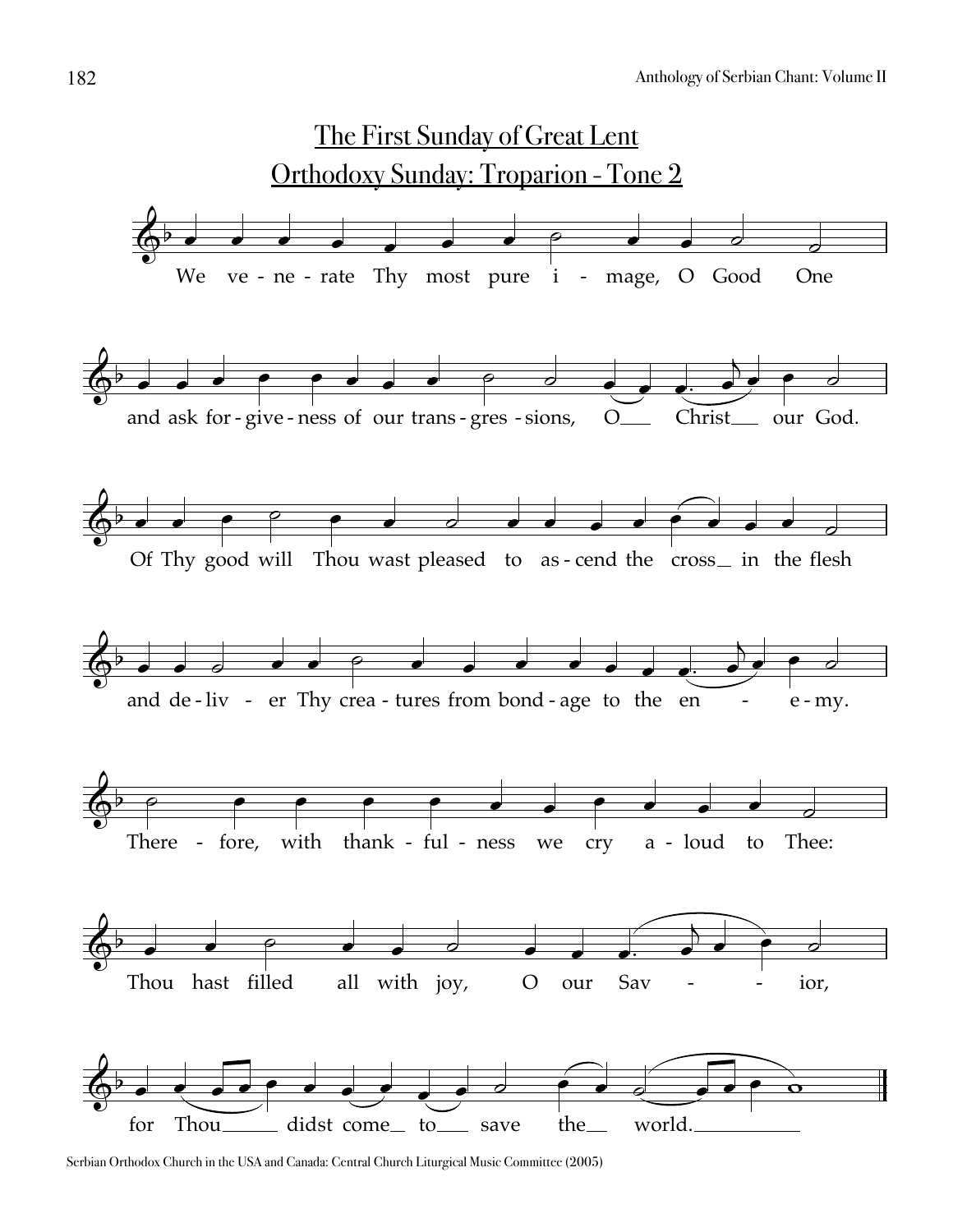

Serbian Orthodox Church in the USA and Canada: Central Church Liturgical Music Committee (2005)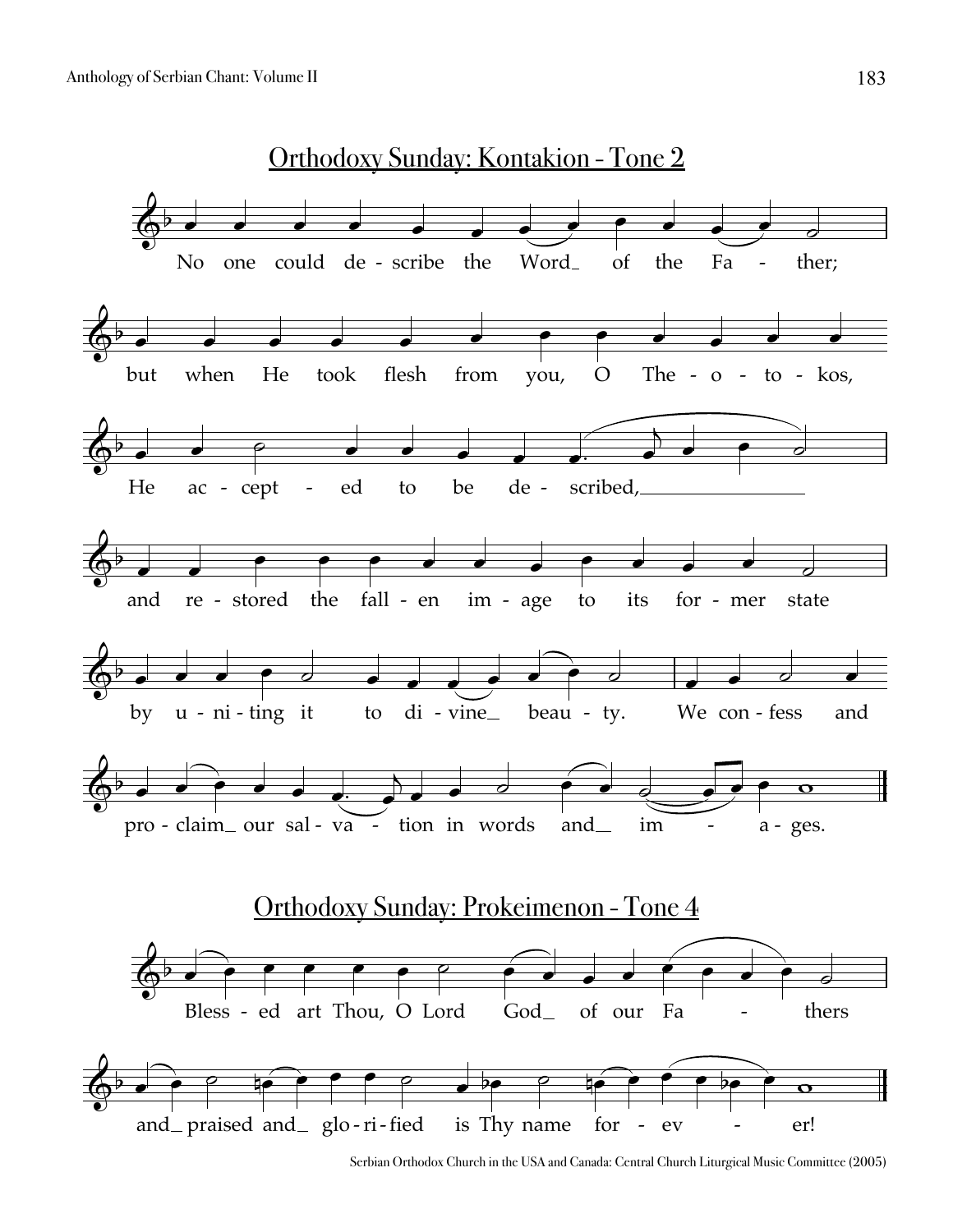

Serbian Orthodox Church in the USA and Canada: Central Church Liturgical Music Committee (2005)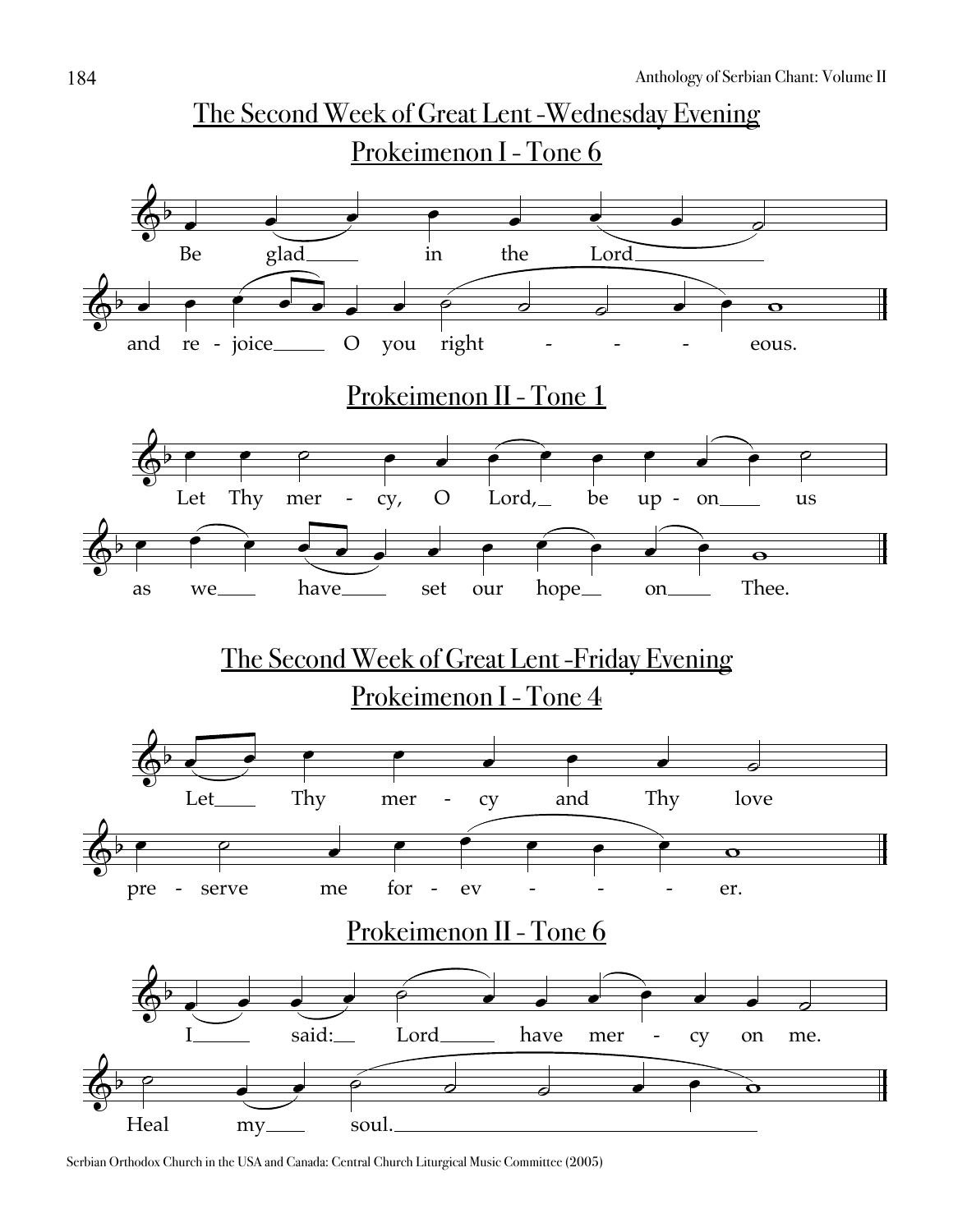

Serbian Orthodox Church in the USA and Canada: Central Church Liturgical Music Committee (2005)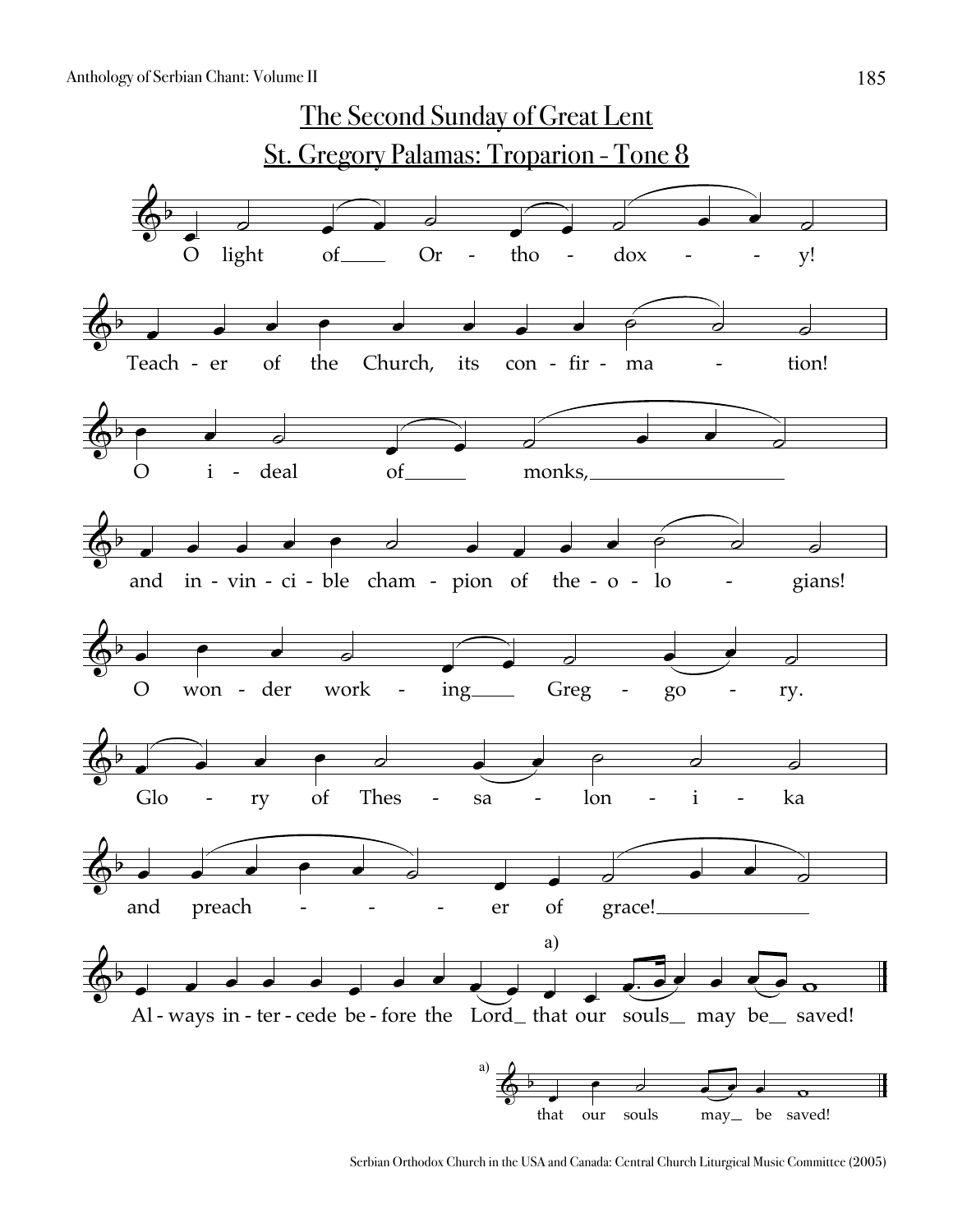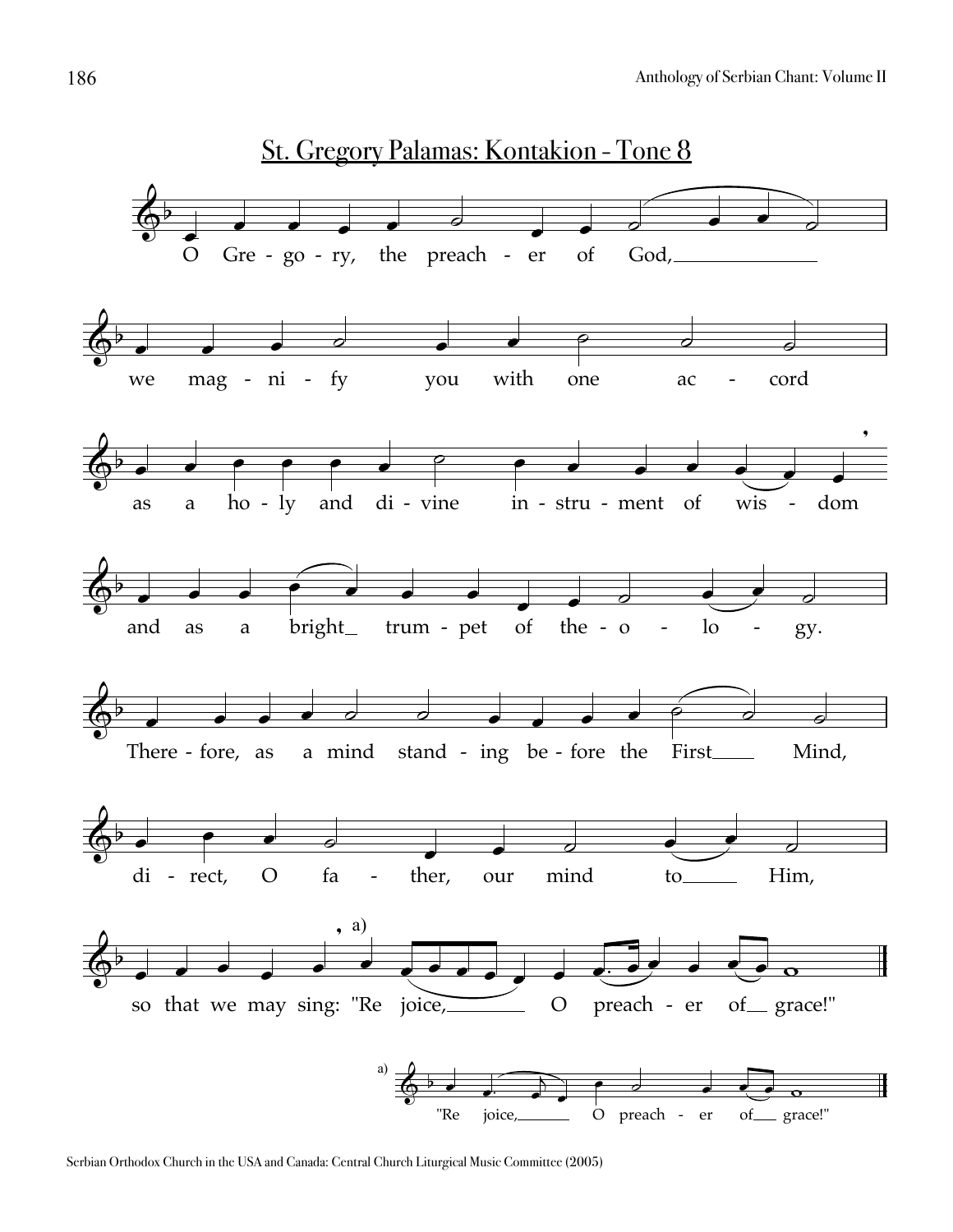

Serbian Orthodox Church in the USA and Canada: Central Church Liturgical Music Committee (2005)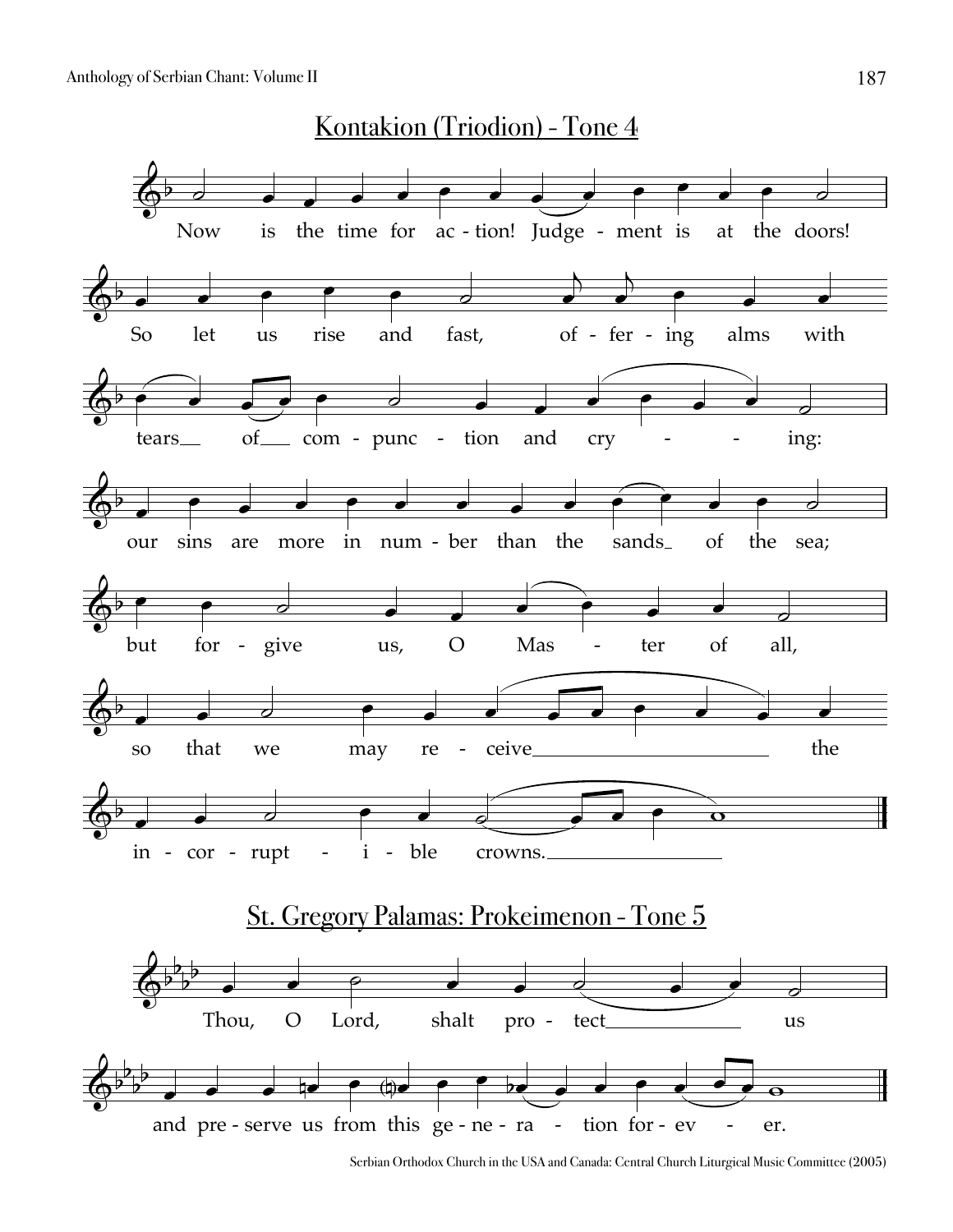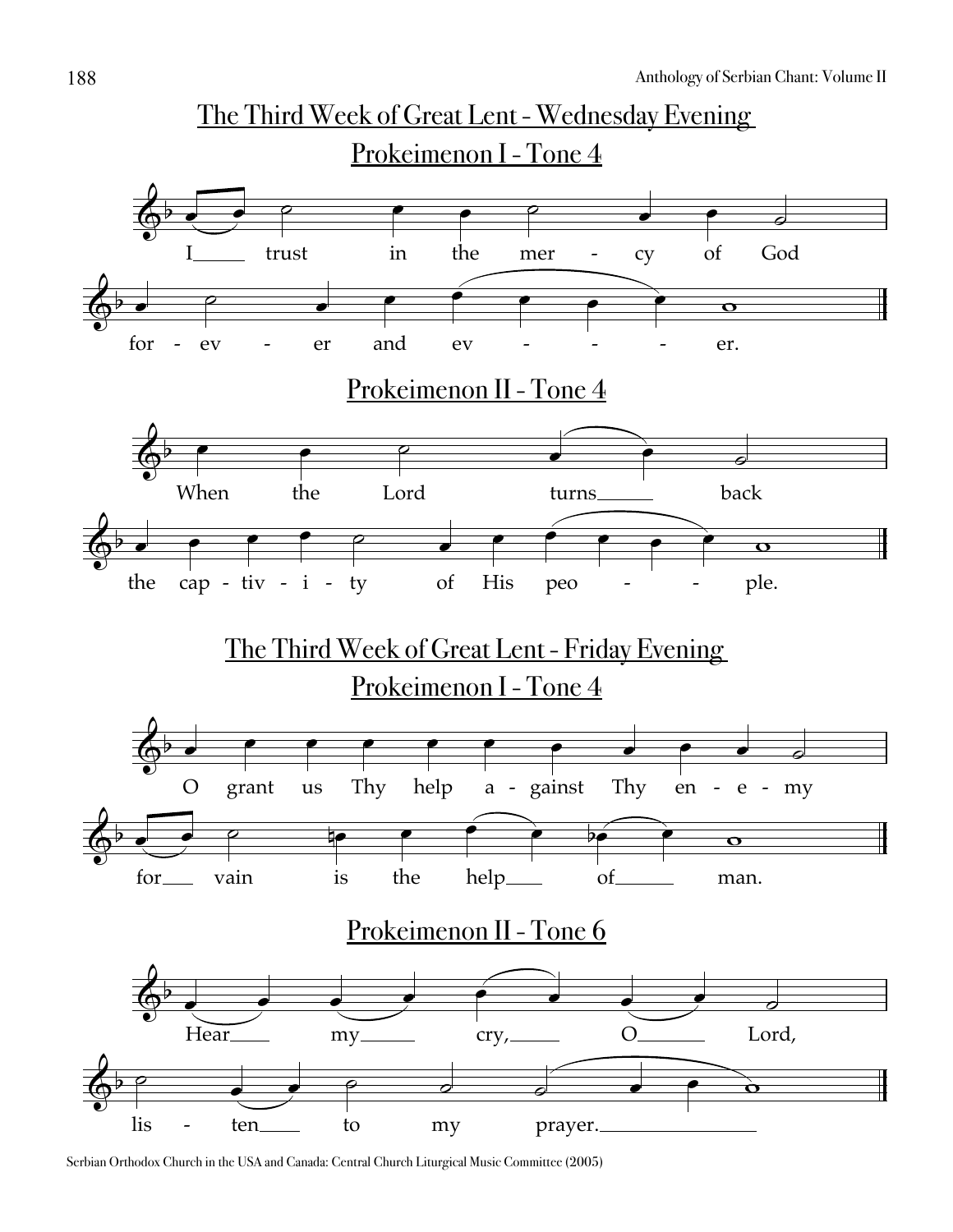

Serbian Orthodox Church in the USA and Canada: Central Church Liturgical Music Committee (2005)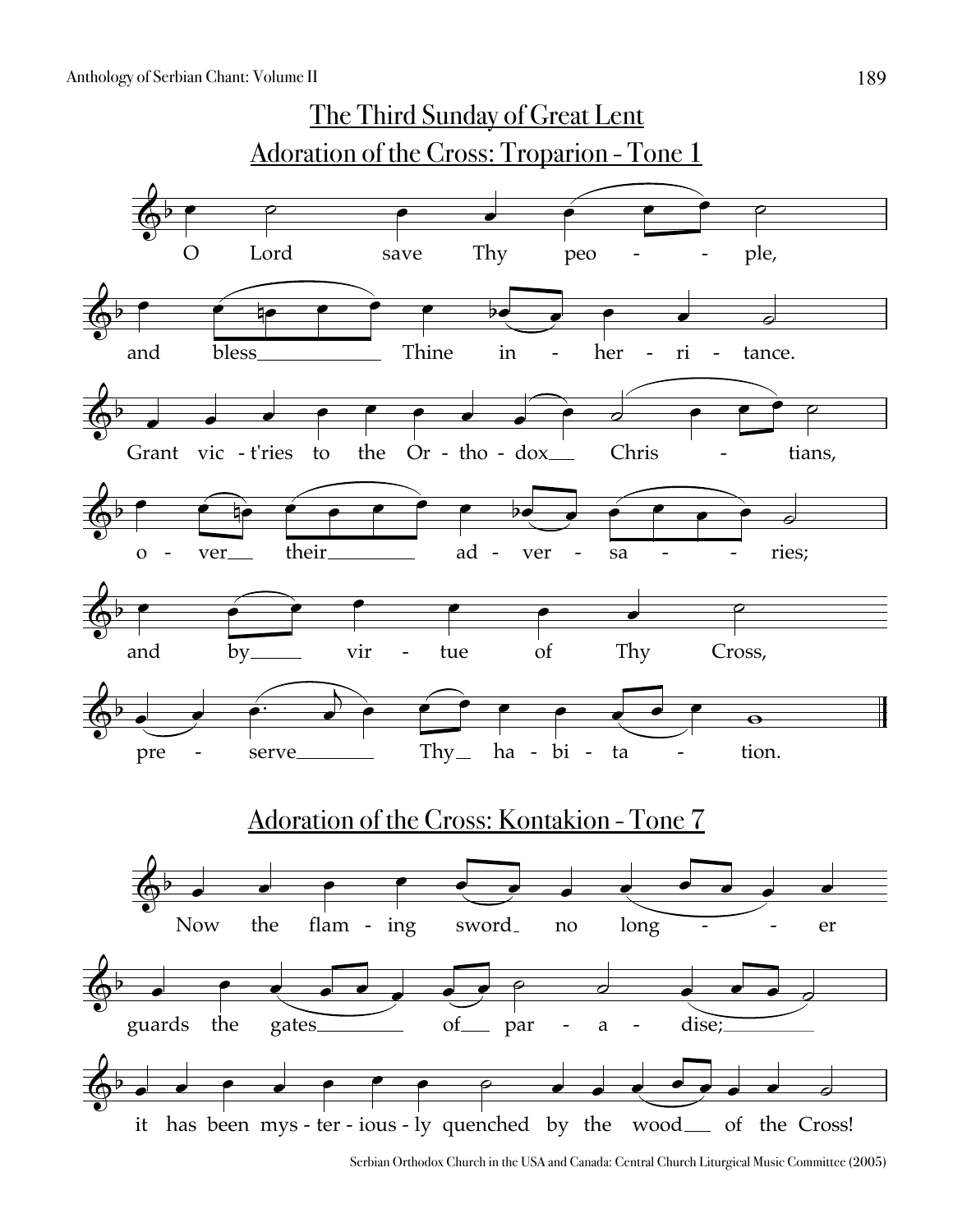

Serbian Orthodox Church in the USA and Canada: Central Church Liturgical Music Committee (2005)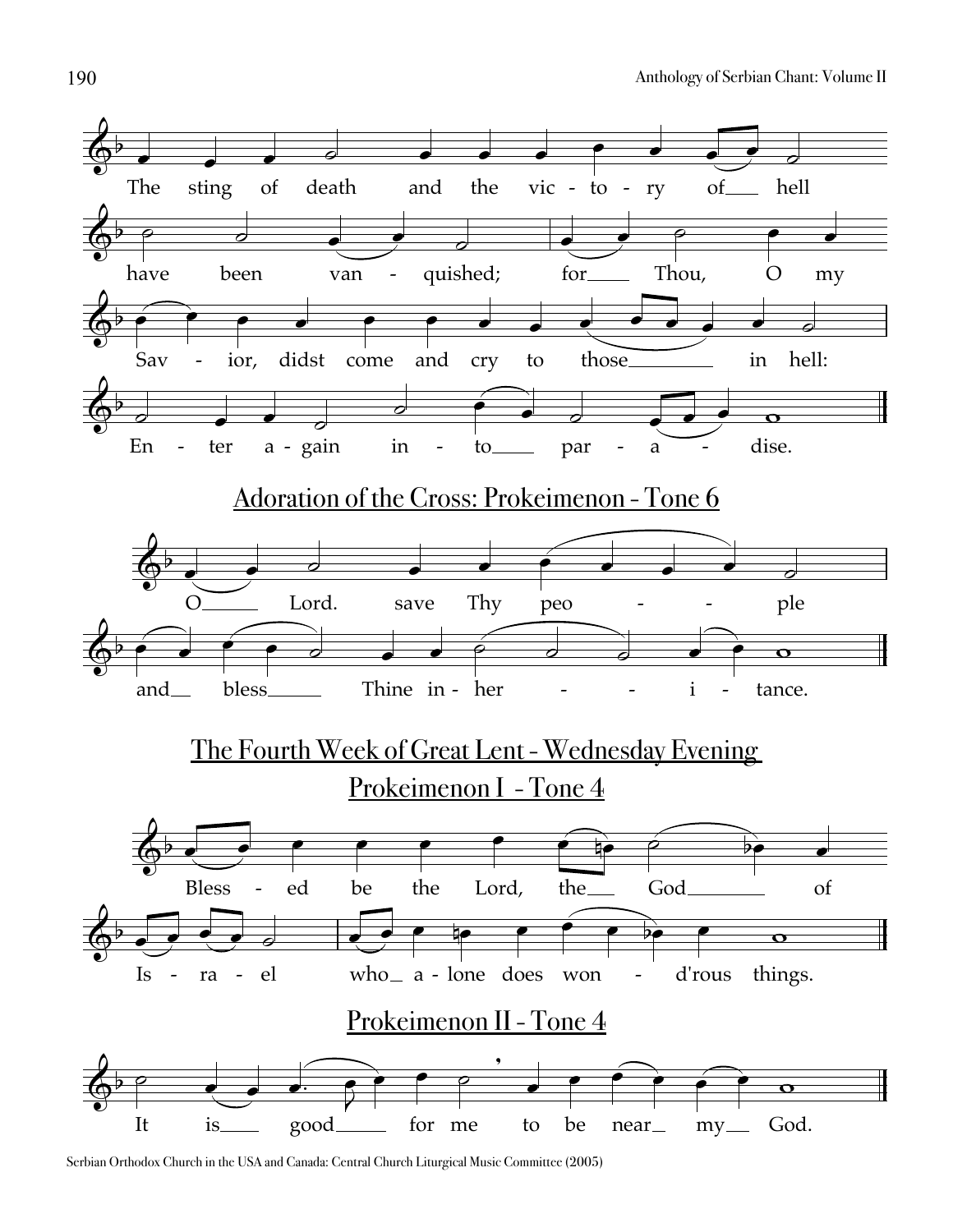![](_page_19_Figure_1.jpeg)

Serbian Orthodox Church in the USA and Canada: Central Church Liturgical Music Committee (2005)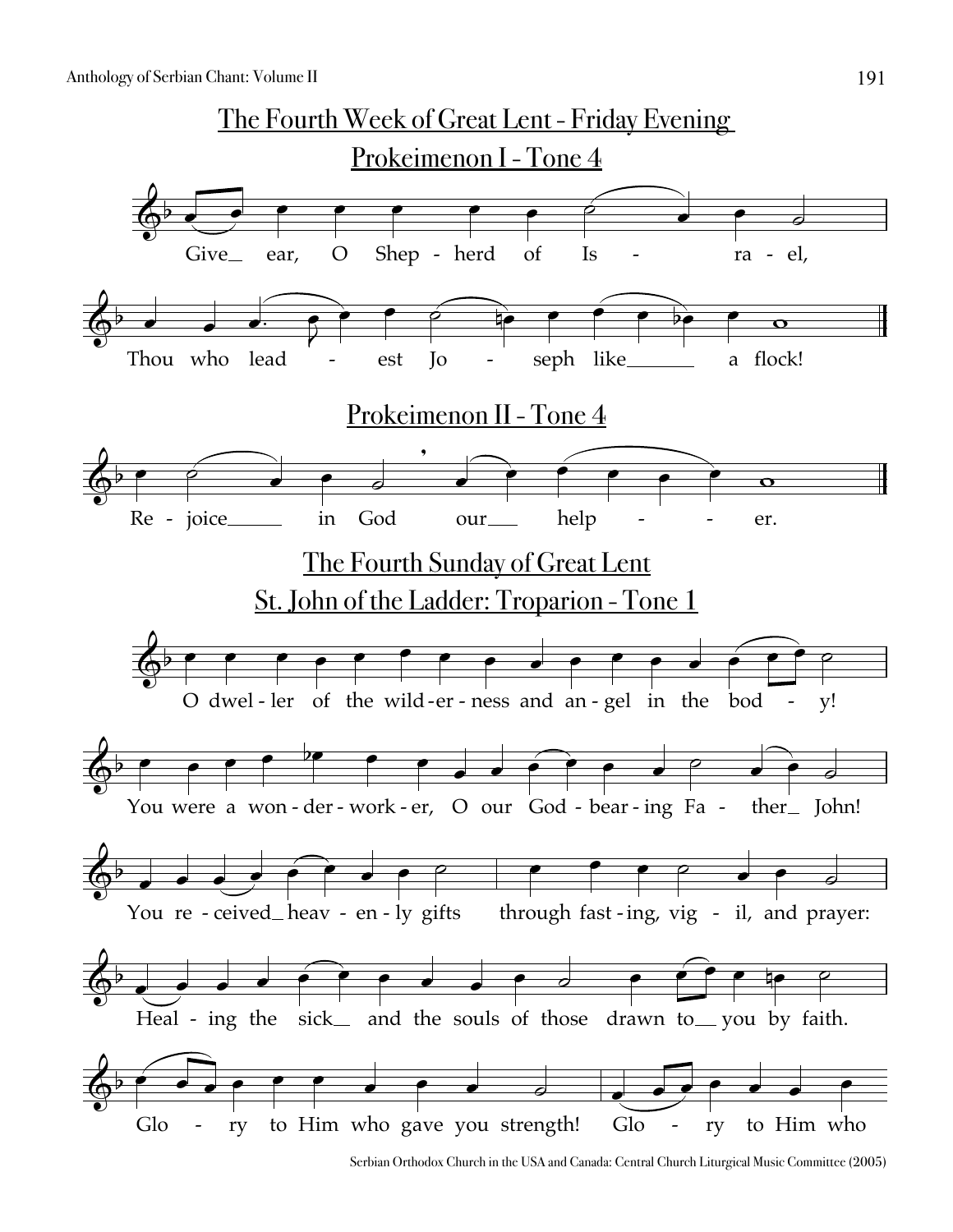![](_page_20_Figure_1.jpeg)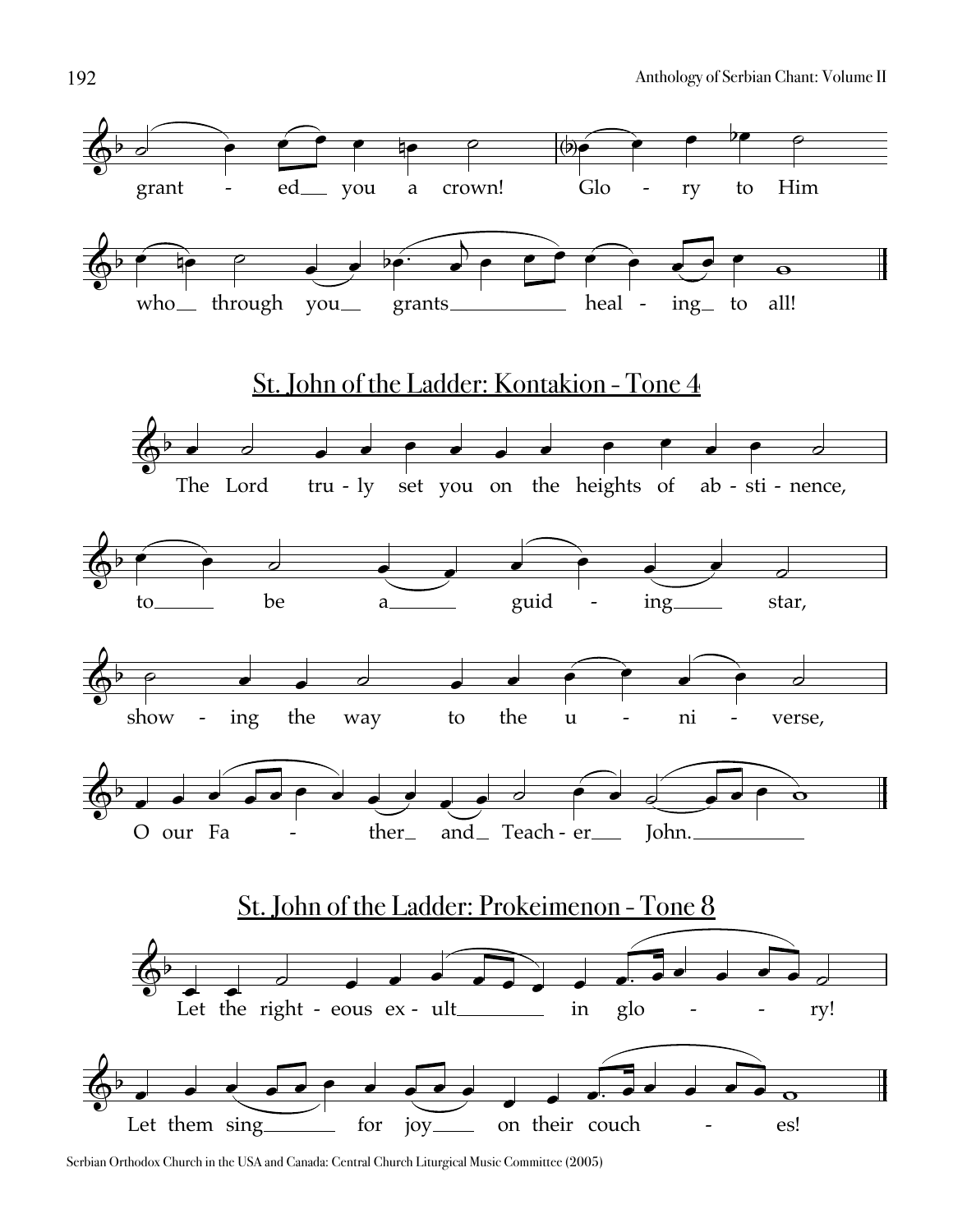![](_page_21_Figure_1.jpeg)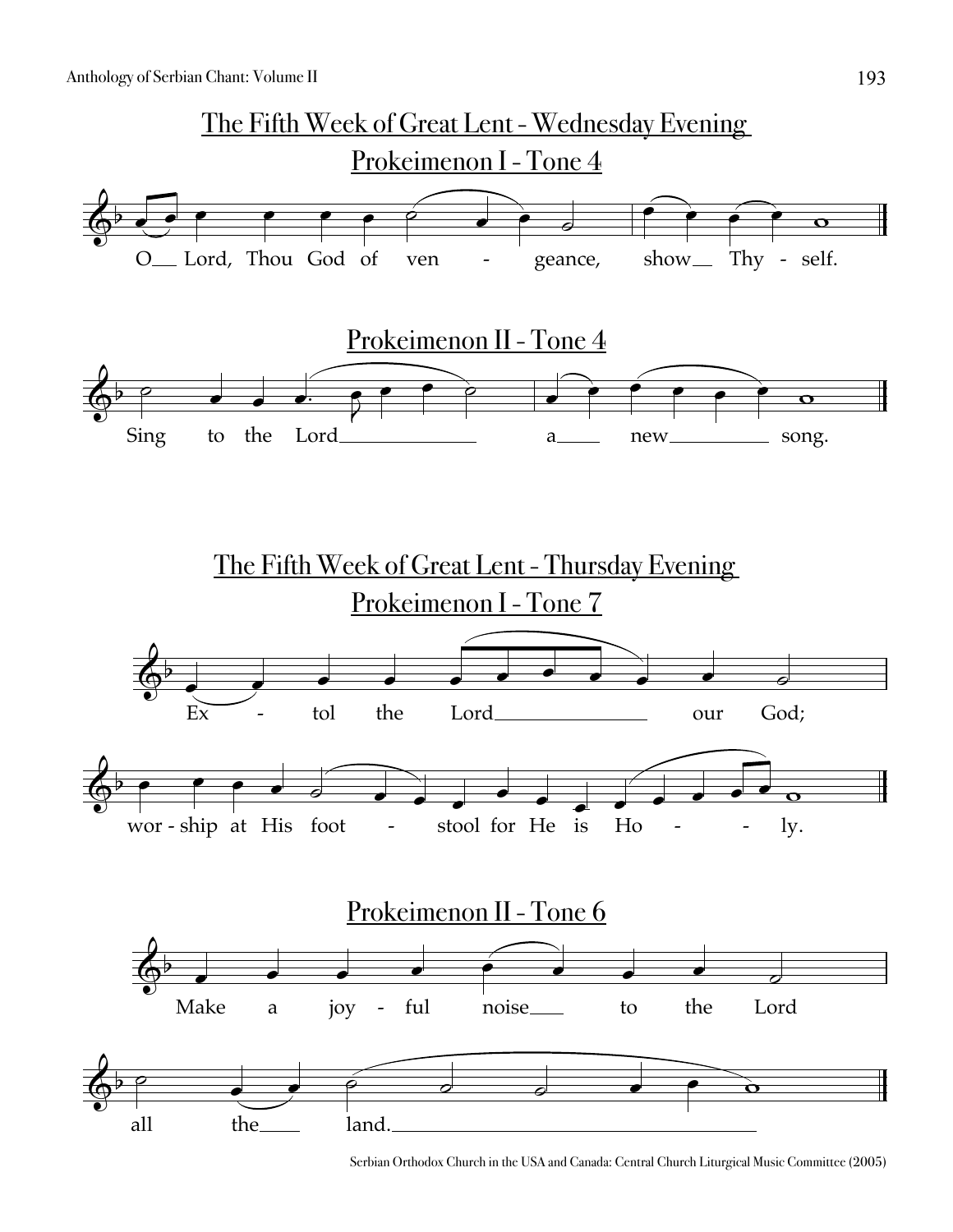![](_page_22_Figure_1.jpeg)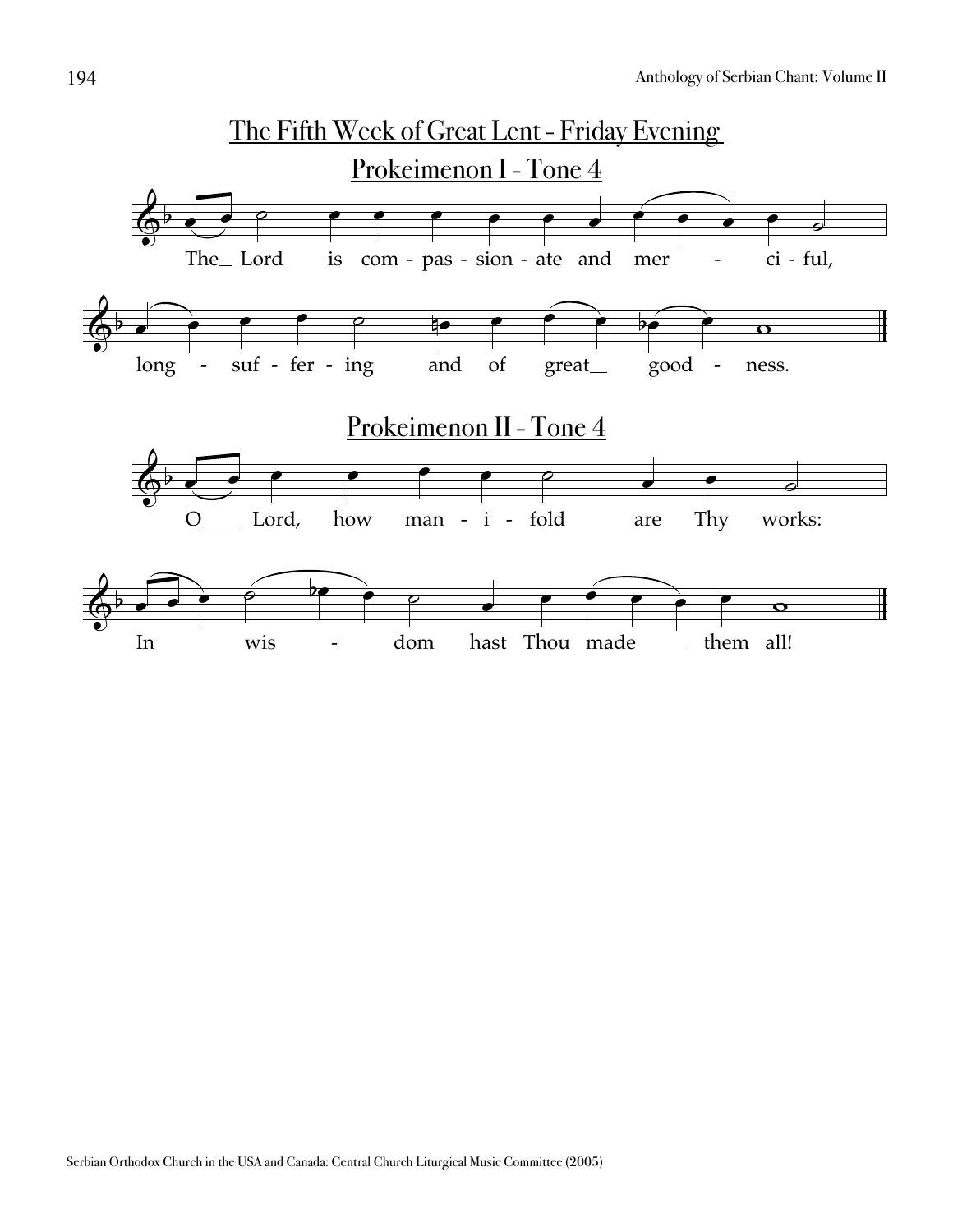![](_page_23_Figure_1.jpeg)

Serbian Orthodox Church in the USA and Canada: Central Church Liturgical Music Committee (2005)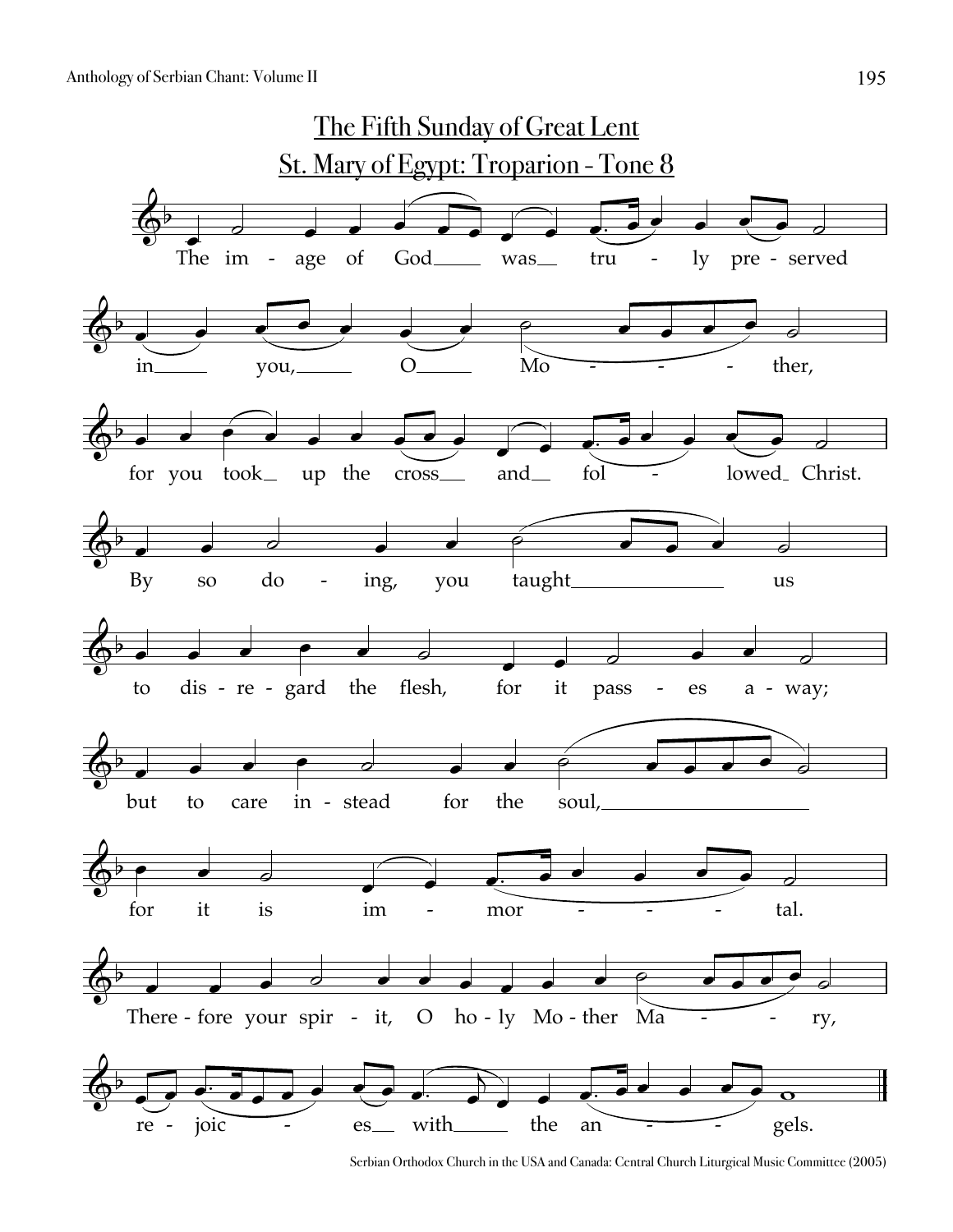![](_page_24_Figure_1.jpeg)

Serbian Orthodox Church in the USA and Canada: Central Church Liturgical Music Committee (2005)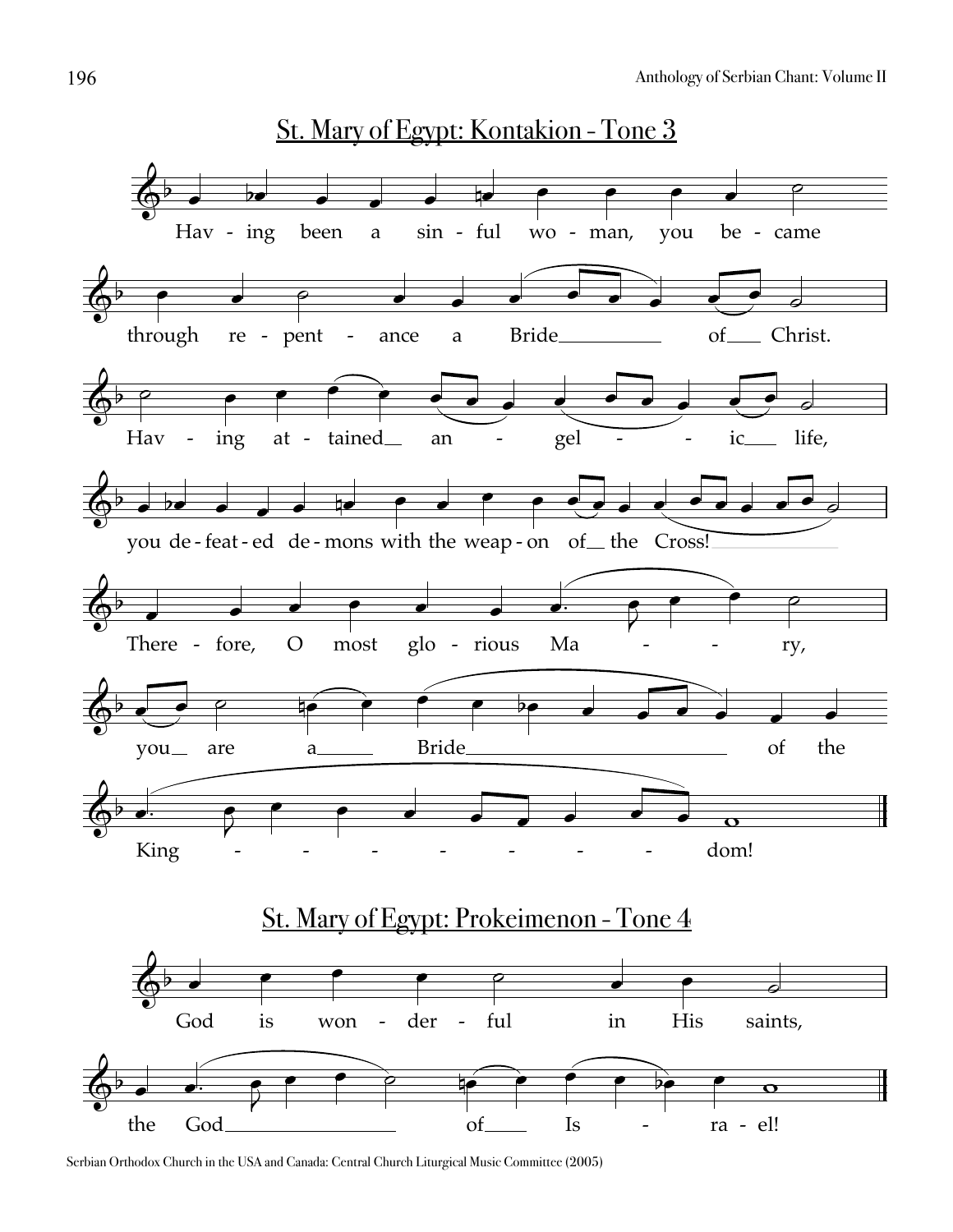![](_page_25_Figure_1.jpeg)

Serbian Orthodox Church in the USA and Canada: Central Church Liturgical Music Committee (2005)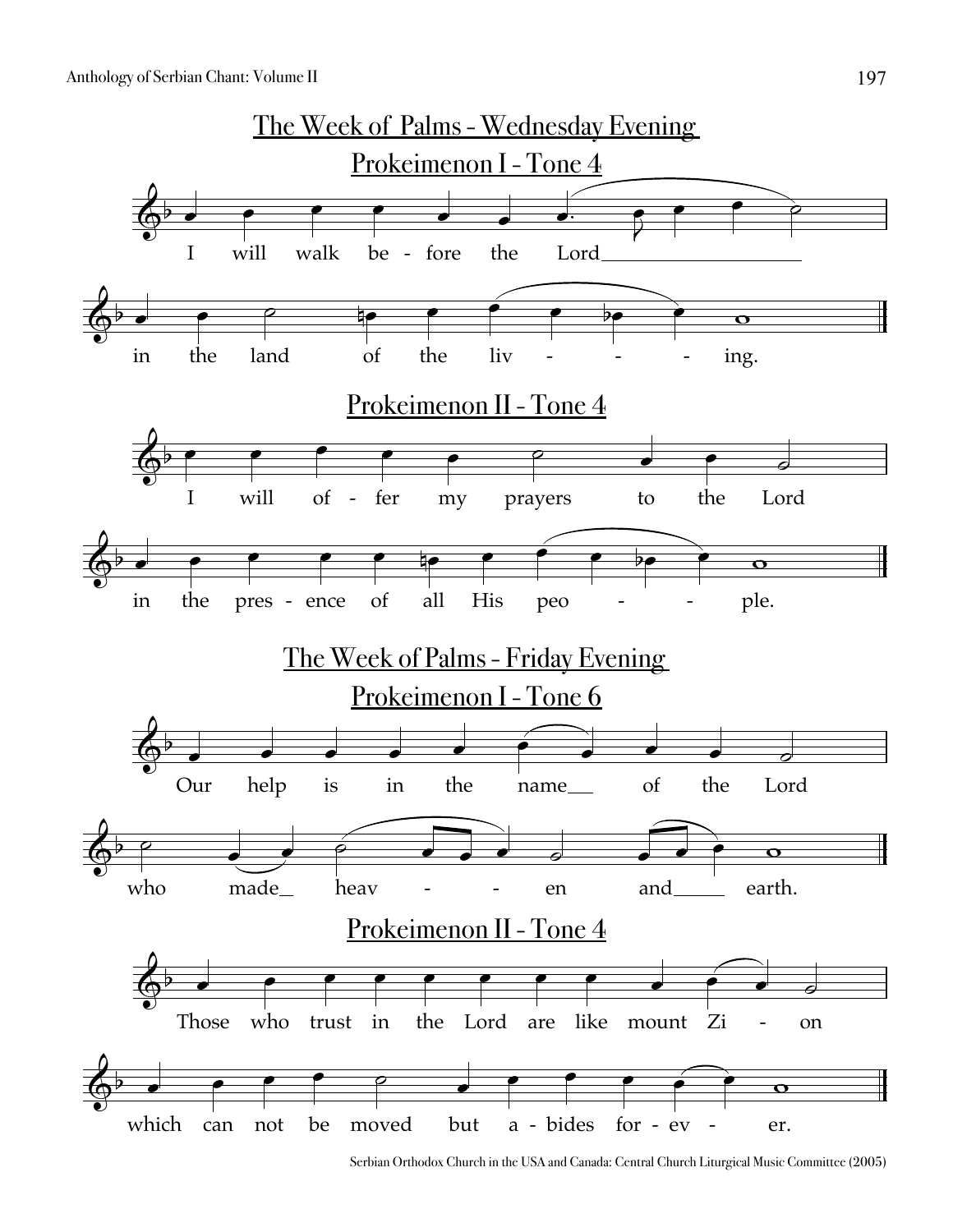![](_page_26_Figure_1.jpeg)